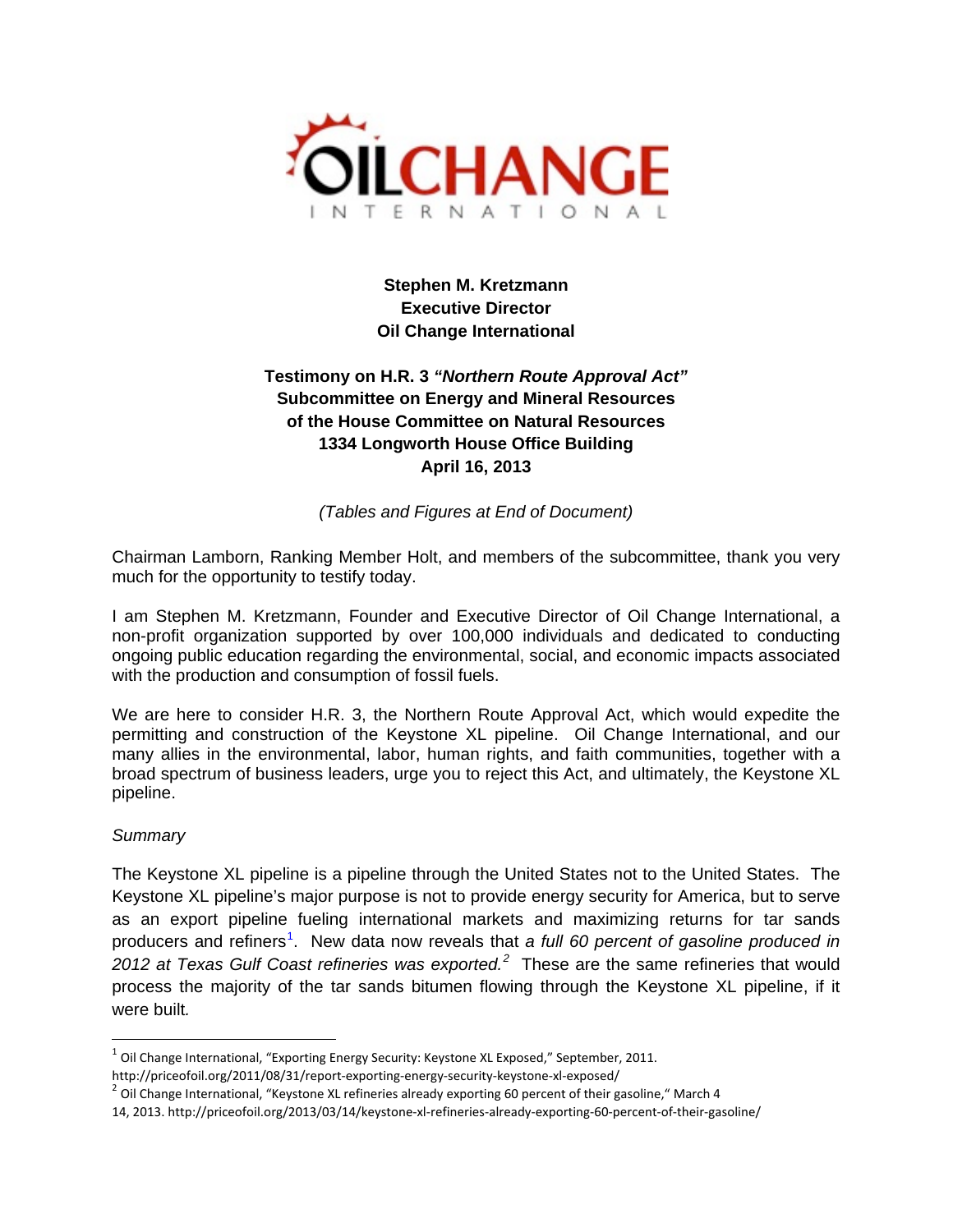Like the diluted bitumen that just last week filled the streets of Mayflower, Arkansas, the tar sands oil Keystone XL would carry from Alberta to our Gulf Coast is both toxic and tax exempt. The 8 cents a barrel payment into the Oil Spill Liability Trust Fund is not paid by transporters of tar sands oil. If the Keystone XL pipeline is built, shippers of tar sands oil will have short changed the Oil Spill Fund by over \$[3](#page-1-0)77 million dollars between 2010 and 2017. $3$  Happily the President's recently submitted budget would eliminate this loophole, and I would urge members of the sub-committee to support this proposal.

The refineries that are linked<sup>[4](#page-1-1)</sup> to the Keystone XL tar sands pipeline<sup>[5](#page-1-2)</sup> will receive between \$1 billion and \$1.8 billion in tax breaks. They are paid specifically for investing in equipment to process the heavy sour oil the pipeline promises to deliver. The largest of these refineries, Motiva, which is half-owned by Saudi Refining Inc., will receive between \$680 million and \$1.1 billion in U.S. taxpayer support.

Finally, the International Energy Agency recently stated that in order to achieve the goal of limiting climate change to no more than 2 degrees Celsius of average global warming, a goal this country has agreed to internationally<sup>[6](#page-1-3)</sup>, at least two-thirds of global proven fossil fuel reserves must be left in the ground.<sup>[7](#page-1-4)</sup> Climate scientists have shown that we need to leave even more of the proven reserves in the ground in order to lower the risk. $8$  This research makes it clear that we cannot support an all of the above approach to energy and simultaneously fight climate change.

The Keystone XL pipeline would be a major disaster for the climate. The 181 million metric tons of carbon dioxide equivalent emissions from Keystone XL each year is equal to the tailpipe emissions from more than 37.7 million cars.<sup>[9](#page-1-6)</sup> This is more cars than are currently registered on

<span id="page-1-0"></span> $3$  Oil Change International, EarthTrack and Natural Resources Defense Council, "Irrational Exemption: Tar sands pipeline subsidies and why they must end," May 2012. [http://priceofoil.org/wp-content/uploads/2012/05/Irrational](http://priceofoil.org/wp-content/uploads/2012/05/Irrational-exemption_FINAL_14May12.pdf)[exemption\\_FINAL\\_14May12.pdf](http://priceofoil.org/wp-content/uploads/2012/05/Irrational-exemption_FINAL_14May12.pdf)

<span id="page-1-1"></span> $^4$  Oil Change International, "Exporting Energy Security: Keystone XL Exposed," September, 2011.

<span id="page-1-2"></span>http://priceofoil.org/2011/08/31/report-exporting-energy-security-keystone-xl-exposed/<br><sup>5</sup> Platts, "Transcanada CEO says shippers still committeed to Keystone XL project," January 19, 2012.

http://www.platts.com/RSSFeedDetailedNews/RSSFeed/Oil/3900710

<span id="page-1-3"></span> $6$  UN Framework Convention on Climate Change, "Report of the Conference of the Parties on its fifteenth session, held in Copenhagen from 7 to 19 December 2009. Addendum, Part Two: Action taken by the Conference of the Parties at its fifteenth<br>session," March 30, 2010. http://unfccc.int/resource/docs/2009/cop15/eng/11a01.pdf

<span id="page-1-4"></span><sup>&</sup>lt;sup>7</sup> International Energy Agency (IEA), "World Energy Outlook 2012, Executive Summary," OECD/IEA, 2012, page 3. <http://www.iea.org/publications/freepublications/publication/English.pdf>

<span id="page-1-5"></span> $^8$  Meinshausen, et. al., "Greenhouse-gas emission targets for limiting global warming to 2°C," Nature 458, 2009, pages 1158 -1162[. http://www.nature.com/nature/journal/v458/n7242/full/nature08017.html](http://www.nature.com/nature/journal/v458/n7242/full/nature08017.html) and Carbon Tracker, "Unburnable Carbon – Are the world's financial markets carrying a carbon bubble?" 2012. http://www.carbontracker.org/carbonbubble 9 U.S. Environmental Protection Agency (EPA), "Greenhouse Gas Equivalencies Calculator," Accessed April 8, 2013.

<span id="page-1-6"></span><http://www.epa.gov/cleanenergy/energy-resources/calculator.html> The 181 million metric tons of CO2e is also equivalent to adding 30.4 million cars to the roads when including the full lifecycle emissions from producing the gasoline in addition to the tailpipe emissions. According to the EPA, the Well-to-Tank emissions for producing gasoline are 19,200 g CO2e/mmbtu of fuel, and the full life-cycle emissions are 98,205 g CO2e/mmbtu of fuel. Thus, the full life-cycle emissions are 1.24 times the combustion only emissions. EPA, "Renewable Fuel Standard Program (RFS 2): Regulatory Impact Analysis," February 2010, EPA-420-R-10-006. http://www.epa.gov/otaq/renewablefuels/420r10006.pdf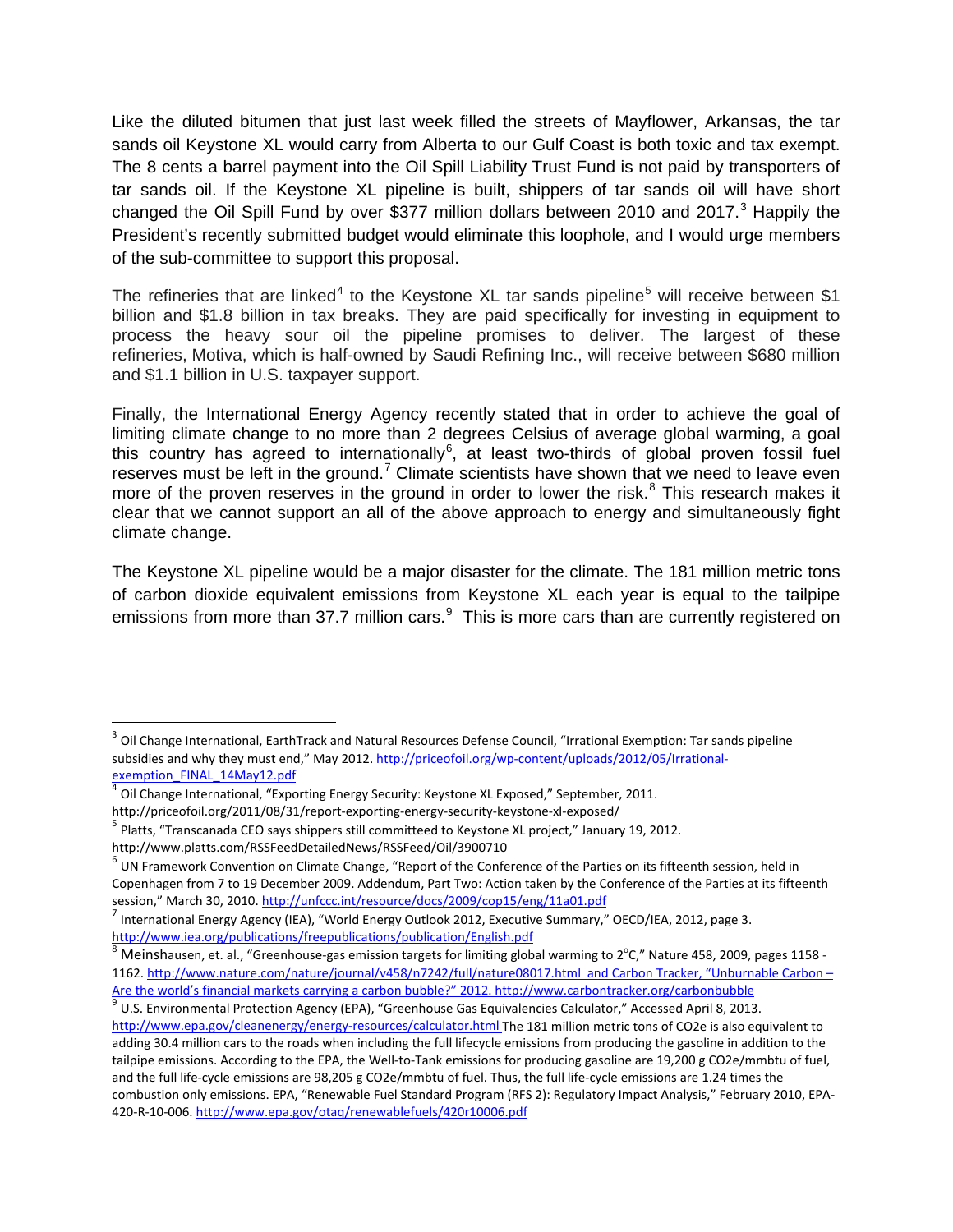the entire West Coast (California, Washington, and Oregon), plus Florida, Michigan, and New York – *combined.[10](#page-2-0)*

As this testimony will demonstrate, the Keystone XL pipeline has little to do with the U.S. national interest. As this is the main criterion for State Department approval, it is abundantly clear that H.R. 3 and the pipeline should be rejected.

## *Keystone XL: Exporting Energy Security*

Proponents of the Keystone XL tar sands pipeline often cite energy security and the desirability of Canadian over Saudi or Venezuelan crude in promoting the project. But how does the pipeline enhance American energy security if much of the product it carries is refined and then exported?

The changing dynamics of the U.S. oil market strongly suggest that exports would only rise over the lifetime of the pipeline. U.S. production is rising but consumption is declining and the industry will continue to maximize its profits through exports.

(See Table 1)

Government data for exports from Texas Gulf Coast ports<sup>[11](#page-2-1)</sup> and for Texas Gulf Coast refinery production<sup>12</sup>, reveals that these refineries are now exporting sixty percent of their annual production of 'Finished Motor Gasoline.' In addition 42 percent of the diesel produced by these refineries is currently exported, which is an 11 percent increase over 2011 diesel exports from these refineries. Finally, over 95 percent of their production of petcoke is exported, a dirty coal substitute that is a byproduct of refining heavy oil.<sup>[13](#page-2-3)</sup>

The new data clarifies a statement made by the State Department in the Draft Supplementary Environmental Impact Statement (DSEIS) of the pipeline.<sup>[14](#page-2-4)</sup> In the Market Analysis section, State notes the level of exports coming from the Gulf Coast refining region (known as PADD 3): "…almost half of PADD 3 refined products go to the domestic market."

In other words, the *State Department's own analysis acknowledges that the majority of refined products produced on the Gulf Coast are already being exported*. Those who believe that Keystone XL is necessary for U.S. energy supply might be surprised by this fact.

(See Figure 1)

<span id="page-2-0"></span> $^{10}$  U.S. Department of Transportation, "State Motor-Vehicle Registrations – 2011. Table MV-1," March 2013. <http://www.fhwa.dot.gov/policyinformation/statistics/2011/pdf/mv1.pdf>

<span id="page-2-1"></span> $11$  U.S. Census Bureau data obtained via special request.

<span id="page-2-2"></span><sup>&</sup>lt;sup>12</sup> EIA, "Refining District Texas Gulf Coast Refinery Net Production of Crude Oil and Petroleum Products," February 27, 2013. [http://www.eia.gov/dnav/pet/hist/LeafHandler.ashx?n=PET&s=MTTRX\\_R3B\\_2&f=M](http://www.eia.gov/dnav/pet/hist/LeafHandler.ashx?n=PET&s=MTTRX_R3B_2&f=M)

<span id="page-2-3"></span><sup>&</sup>lt;sup>13</sup> For more background on petcoke, see: Oil Change International, "Petroleum Coke: The Coal Hiding in the Tar Sands," January 2013[. http://priceofoil.org/2013/01/17/petroleum-coke-the-coal-hiding-in-the-tar-sands/](http://priceofoil.org/2013/01/17/petroleum-coke-the-coal-hiding-in-the-tar-sands/)<br><sup>14</sup> U.S. Department of State, "Keystone Pipeline Project Draft Supplementary Environmental Impact Statement (SEIS)," March

<span id="page-2-4"></span><sup>2013.</sup> http://keystonepipeline-xl.state.gov/draftseis/index.htm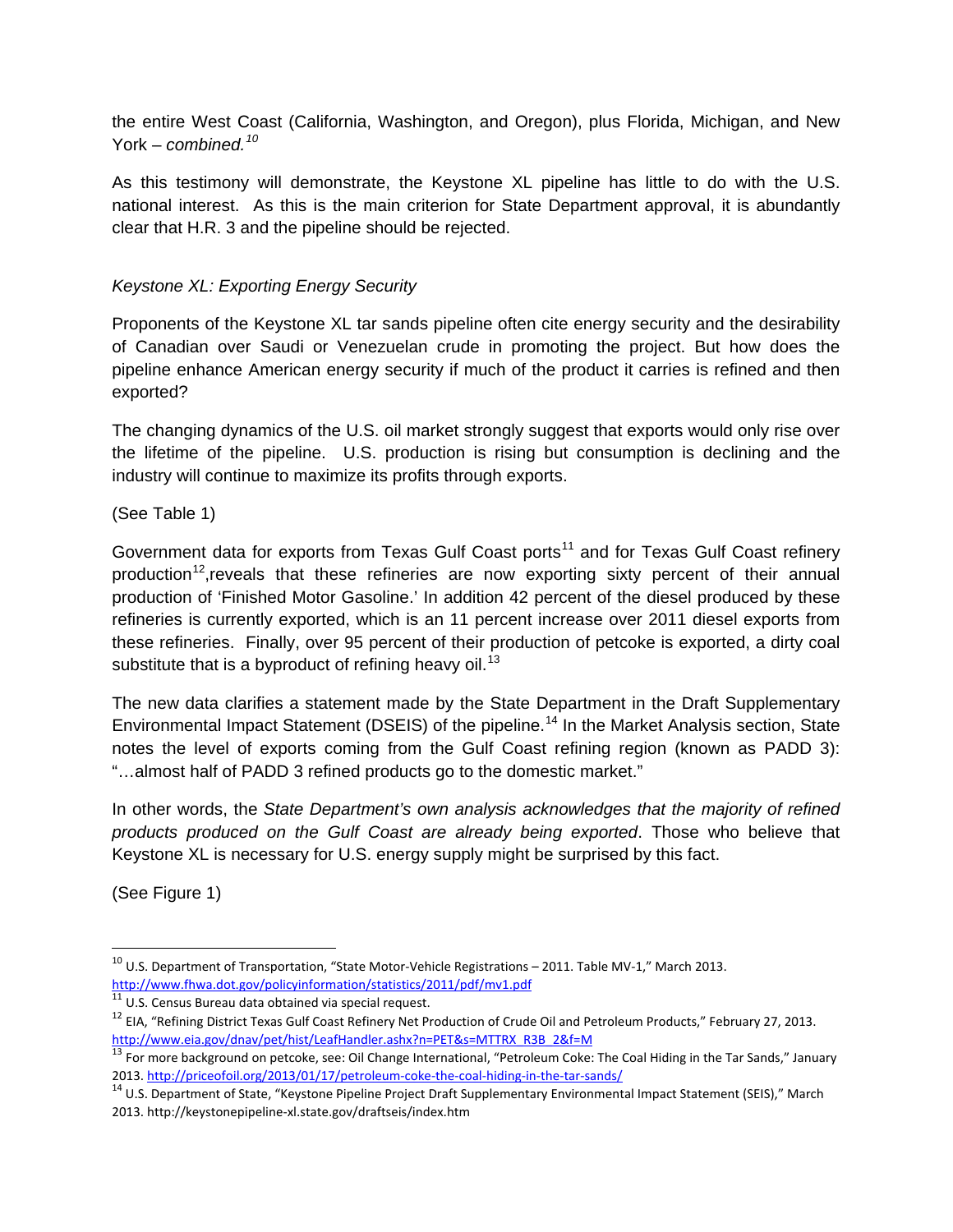The Gulf Coast refineries in general have been leading the charge in sharply increasing exports since 2007. The wider PADD 3 refining region, which includes refineries in Louisiana, Mississippi, Arkansas, Alabama and New Mexico as well as Texas, exported over 2.3 million barrels per day (bpd) in 2012 out of a U.S. total of nearly 3.2 million bpd (see graph). Since 2009, PADD 3 has been the source of over 70 percent of U.S. exports, reaching 74 percent in 2012.

Refineries in Port Arthur, Houston, as well as in Lake Charles just over the border in Louisiana, will all have excellent access to both the Keystone XL pipeline and export facilities, and are already at the core of the PADD 3 export boom.

Three refineries in particular have embarked on more than \$10 billion in capital investment projects with a core objective of building capacity to process Canadian tar sands oil that will be delivered via the Keystone pipeline. These are Valero Port Arthur's Hydrocracker Project, Total Port Arthur's Coker project and Motiva Port Arthur's expansion project.<sup>[15](#page-3-0)</sup>

These refineries that are linked<sup>[16](#page-3-1)</sup> to the Keystone XL tar sands pipeline<sup>[17](#page-3-2)</sup> will receive between \$1 billion and \$1.8 billion in tax breaks. They are paid specifically for investing in equipment to process the heavy sour oil the pipeline promises to deliver. The largest of these refineries, Motiva, is half owned by Saudi Refining Inc., and will receive between \$680 million and \$1.1 billion in U.S. taxpayer support.

Valero has a large refinery in the area and ambitious export plans. It claims in recent investor presentations<sup>[18](#page-3-3)</sup> to be responsible for exporting up to 25 percent of U.S. exports "over the past few years." That means it exported about 800,000 b/d in 2012, or nearly 40 percent of its U.S. production.[19](#page-3-4)

The Motiva Port Arthur Refinery – a 50/50 joint venture between Royal Dutch Shell and Saudi Aramco – has just completed the biggest refinery expansion in U.S. history. The \$10 billion, 5-

- <http://www.valero.com/InvestorRelations/Pages/EventsPresentations.aspx> (see latest investor presentation),
- [http://www.total.com/en/our-energies/oil/processing/projects-and-achievements/port-arthur-940868.html,](http://www.total.com/en/our-energies/oil/processing/projects-and-achievements/port-arthur-940868.html)

http://www.platts.com/RSSFeedDetailedNews/RSSFeed/Oil/3900710

<http://www.valero.com/InvestorRelations/Pages/EventsPresentations.aspx>

<span id="page-3-0"></span><sup>&</sup>lt;sup>15</sup> These projects are specifically intended for processing heavy sour oil such as that derived from the Canadian tar sands.

Valero, Total and Shell (50 percent owner of Motiva Enterprises) are committed shippers on the Keystone XL pipeline and these refineries are located in Port Arthur where the pipeline would terminate. For project details see:

[http://www.motivaenterprises.com/home/content/motiva/motiva\\_business/port\\_arthur/.](http://www.motivaenterprises.com/home/content/motiva/motiva_business/port_arthur/) Also see

<http://priceofoil.org/2011/08/31/report-exporting-energy-security-keystone-xl-exposed/> and<http://priceofoil.org/?p=10719> for further details of the connections between these projects and Keystone XL.

<span id="page-3-1"></span><sup>&</sup>lt;sup>16</sup> Oil Change International, "Exporting Energy Security: Keystone XL Exposed," September, 2011.

http://priceofoil.org/2011/08/31/report-exporting-energy-security-keystone-xl-exposed/<br><sup>17</sup> Platts, "Transcanada CEO says shippers still committeed to Keystone XL project," January 19, 2012.

<span id="page-3-2"></span>

<span id="page-3-3"></span> $^{18}$  Valero Energy Corp, "Energy HW Investor Presentation," March 20, 2013, slide 45.

<span id="page-3-4"></span> $^{19}$  Based on U.S. exports in 2012 of 3.18 million barrels per day, Valero could be exporting as much as 795,000 barrels per day (bpd) of petroleum products from the United States. Assuming a 90 percent utilization rate of Valero's 2.3 million bpd U.S. refining capacity, this equates to 38 percent of its refinery production.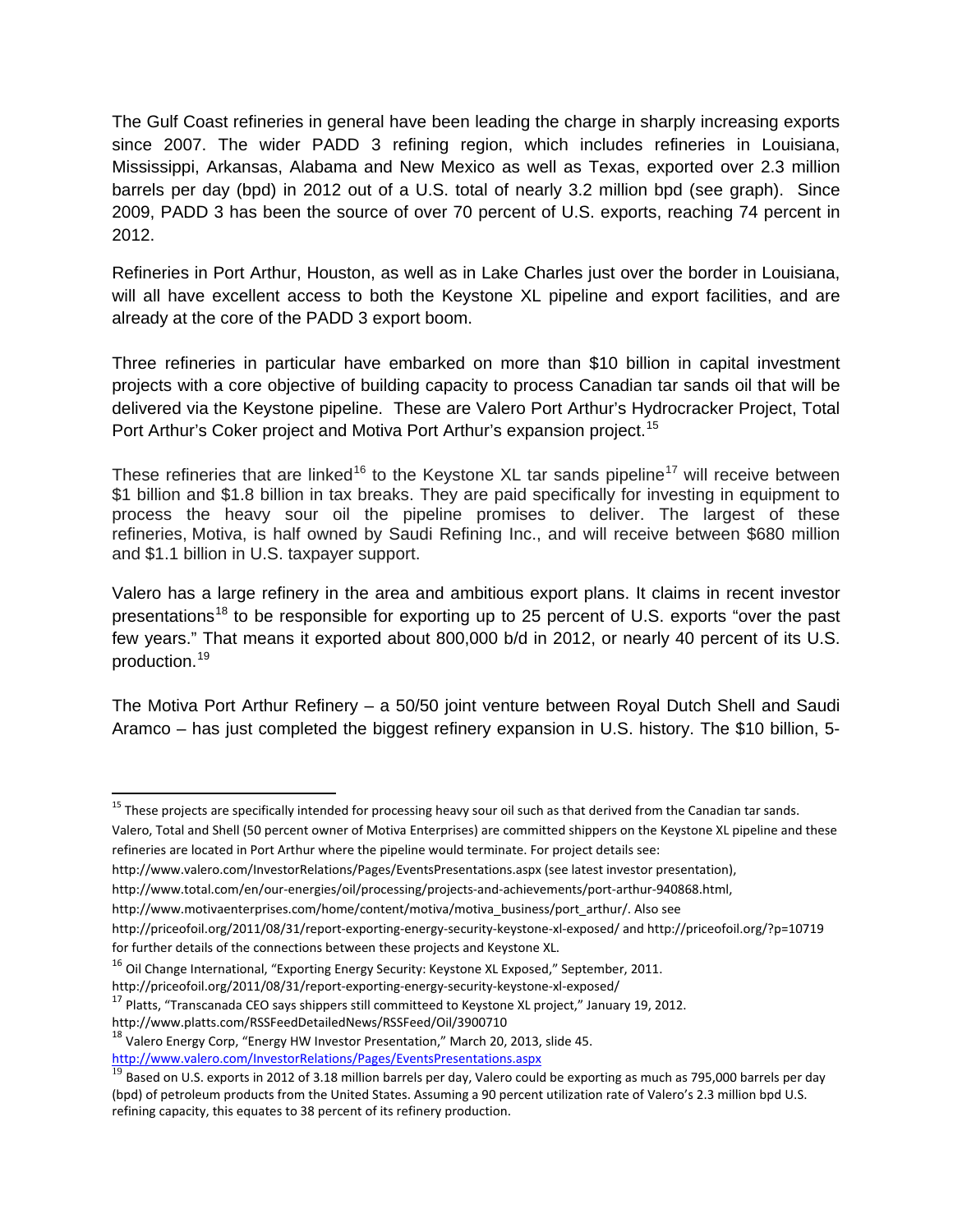year project added 325,000 b/d of refining capacity to create the country's largest refinery at 600,000 b/d. Much of this capacity is configured to process heavy oil.

At the plant's official opening in May 2012, Shell's CEO Peter Voser told journalists that, "clearly exports are part of [the] thinking."<sup>[20](#page-4-0)</sup>

An analyst at Bank of America-Merrill Lynch recently told the Investor Daily that, "The bulk of the Motiva plant's production is — like a growing share of refinery capacity along the Gulf Coast geared for export… [w]e can export gasoline and diesel to northwest Europe cheaper than they can produce it locally."<sup>[21](#page-4-1)</sup>

The Investor Daily report concluded that because of exports, the massive production expansion at Motiva Port Arthur would not result in lower gasoline prices for American consumers.

Finally, Phillips66**,** the newly formed independent refining company that split from ConocoPhillips, is aiming to almost quadruple its exports from 60,000 b/d in 2010 to 220,000 b/d in 2015 (see presentation slide below). It has a 240,000 b/d refinery in Lake Charles, LA, with access to KXL and boasts on its website of this refinery's ability to export through its marine terminal. $^{22}$  $^{22}$  $^{22}$ 

As shown below, Phillips66 has been quite explicit with its investors regarding its export intentions: [23](#page-4-3)

(See Figure 2)

## *A Changing World*

In 2007, when the Keystone XL pipeline was first proposed, it was not yet as clear as it is today that U.S. oil demand is in decline. Once in office, however, President Obama moved aggressively on much needed vehicle efficiency standards that have clearly put the United States on course to reduce oil consumption. U.S. oil demand is now seen as having peaked in 2005 and if additional climate-friendly policies are put in place it is expected to decline further.

Additionally, few knew then that new technology (hydraulic fracturing, or fracking) would precipitate a rise in U.S. tight oil (and gas) production. In other words, the U.S. oil market that Keystone XL was conceived in is a very different market to that which exists today.

Many refineries in Texas invested in the original Keystone XL concept; a concept that saw U.S. oil demand continuing to grow while U.S. oil production continued to decline. They invested

<span id="page-4-3"></span>http://www.phillips66.com/EN/about/our-businesses/refining-marketing/refining/Pages/index.aspx <sup>23</sup> Phillips66, "Phillips66 Investor Update," April 2012. [http://www.conocophillips.com/EN/investor/presentations\\_ccalls/Documents/2012\\_Apr\\_Investor\\_Update\\_P66\\_slides.pdf](http://www.conocophillips.com/EN/investor/presentations_ccalls/Documents/2012_Apr_Investor_Update_P66_slides.pdf)

<span id="page-4-0"></span><sup>&</sup>lt;sup>20</sup> Search Enterprises, Inc. "Motiva Expansion Comes Amid Stagnant US Fuel Demand, Hunger For Exports," May 31, 2012. http://www.searchenterprises.com/inthenews/story2088.htm

<span id="page-4-1"></span><sup>&</sup>lt;sup>21</sup> Alan R. Elliott, "Giant Refinery Restart Should Ease Gasoline Prices," Investor's Business Daily, March 5, 2013.<br>http://news.investors.com/business/030513-646850-motiva-refinery-changes-gas-supply-picture.htm?p=2

<span id="page-4-2"></span><sup>&</sup>lt;sup>22</sup> Phillips66, "Western United States and Asia Refining as of Dec. 31, 2011." Accessed April 2013.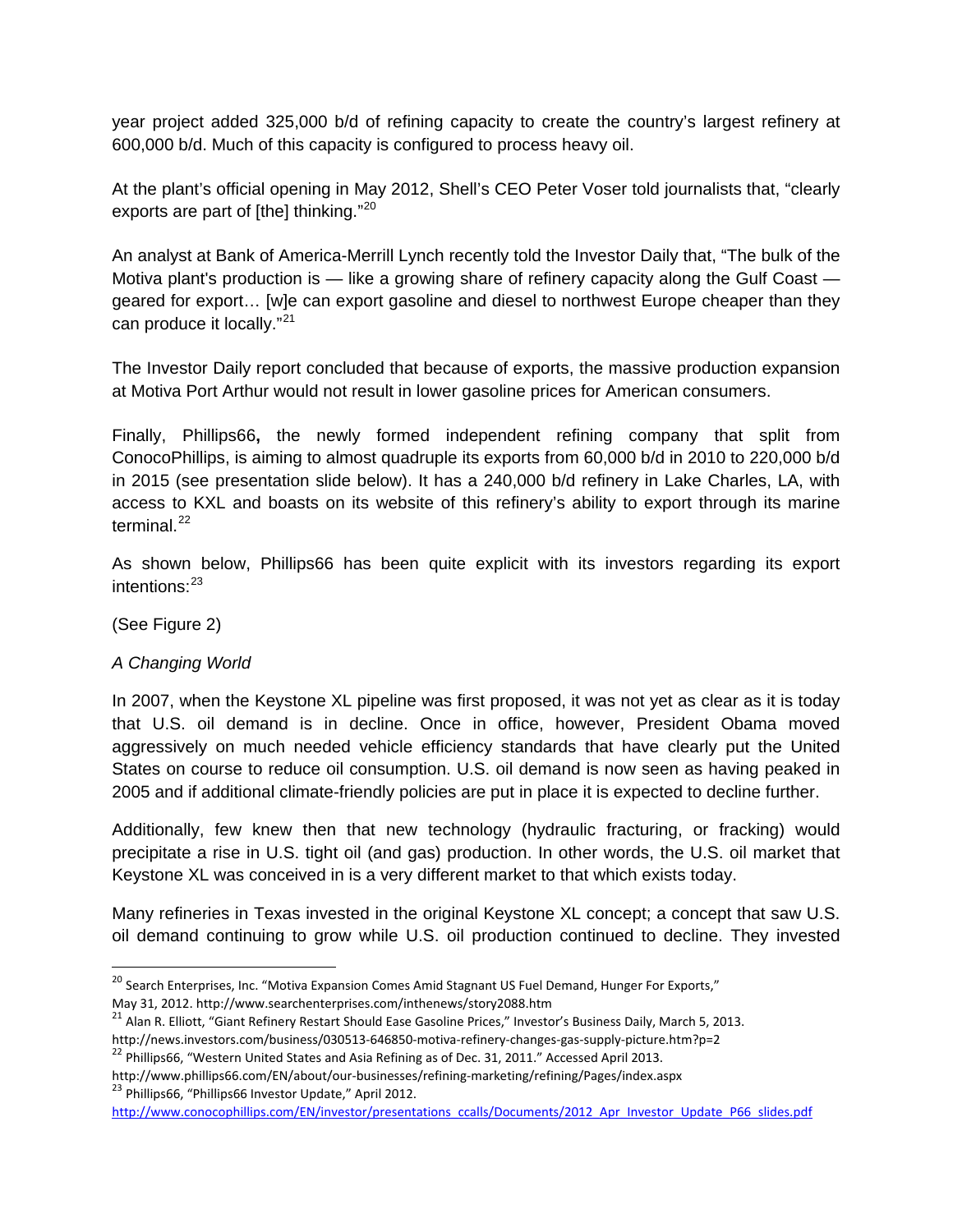billions in equipment to refine Canada's heavy sour tar sands oil because they thought the tar sands would provide a reliable source of oil for years to come.

These investments were supported by generous tax breaks, as described above.

In the intervening years, the world changed. These refineries found themselves in the middle of big investment cycles in a declining market. Pretty soon they realized that their future was not in selling gasoline to the U.S. market but in selling diesel, gasoline, petcoke and other products to Europe, Latin America and Asia.

*It is now clear that the Keystone XL pipeline is a pipeline through the United States not to the United States*. Tar sands producers are desperate to get their product to refineries that serve international markets so that they can expand their market beyond U.S. borders, increase the price they get for their product and maximize profits.<sup>[24](#page-5-0)</sup> The refiners that will help them do that are intent on serving export markets to maximize their profits amidst a domestic market that is both striving to become more efficient while at the same time is already flooded with oil.

## *Toxic and Tax Exempt: The Tar Sands Loophole in the Oil Spill Liability Trust Fund*

For the past decade imports of tar sands crude oil or bitumen have been increasing. Tar sands is strip-mined and drilled in an energy- and water-intensive process from under the Boreal forests and wetlands of Alberta. In the process, Canada is destroying critical habitat while releasing three times the greenhouse gas emissions as conventional oil production.

Much of this crude oil is being delivered in the form of diluted bitumen, a blend of raw tar sands oil and thinning agents such as synthetic crude or liquid natural gas. This blend is more corrosive and more toxic than conventional crude oil. Diluted bitumen is already transported on a number of U.S. pipelines and is expected to be the primary product transported on the Keystone XL pipeline. It has a higher risk of pipeline spills compared to conventional crude oil, and when those spills happen, the environmental damage is more severe.

Despite these facts, the transport of tar sands oil through pipelines in the United States is exempt from payments into the Oil Spill Liability Trust Fund. This is a free ride worth over \$375 million to tar sands oil producers between 2010 and 2017, including over \$160 million for shippers on TransCanada's Keystone pipeline system. This exemption is an unnecessary subsidy, and one that ignores the elevated risks of transporting tar sands crude oil relative to conventional crude. Logically, tar sands oil transport should be subject to a higher rate than conventional oil, not exempt.

## *A Fund Designed to Protect Citizens is Stretched Thin*

The Oil Spill Liability Trust Fund provides a vital funding source for spill cleanup, as it is often critically important to communities and local economies to mobilize resources immediately following an oil spill. The oil spill fund is paid for by an 8-cents-per-barrel tax on crude oil

<span id="page-5-0"></span><sup>&</sup>lt;sup>24</sup> Peter LaFontaine, "Keystone XL: Exports, Not Energy Security," Wildlife Promise, National Wildlife Federation, March 11, 2013. http://blog.nwf.org/2013/03/keystone-xl-exports-not-energy-security/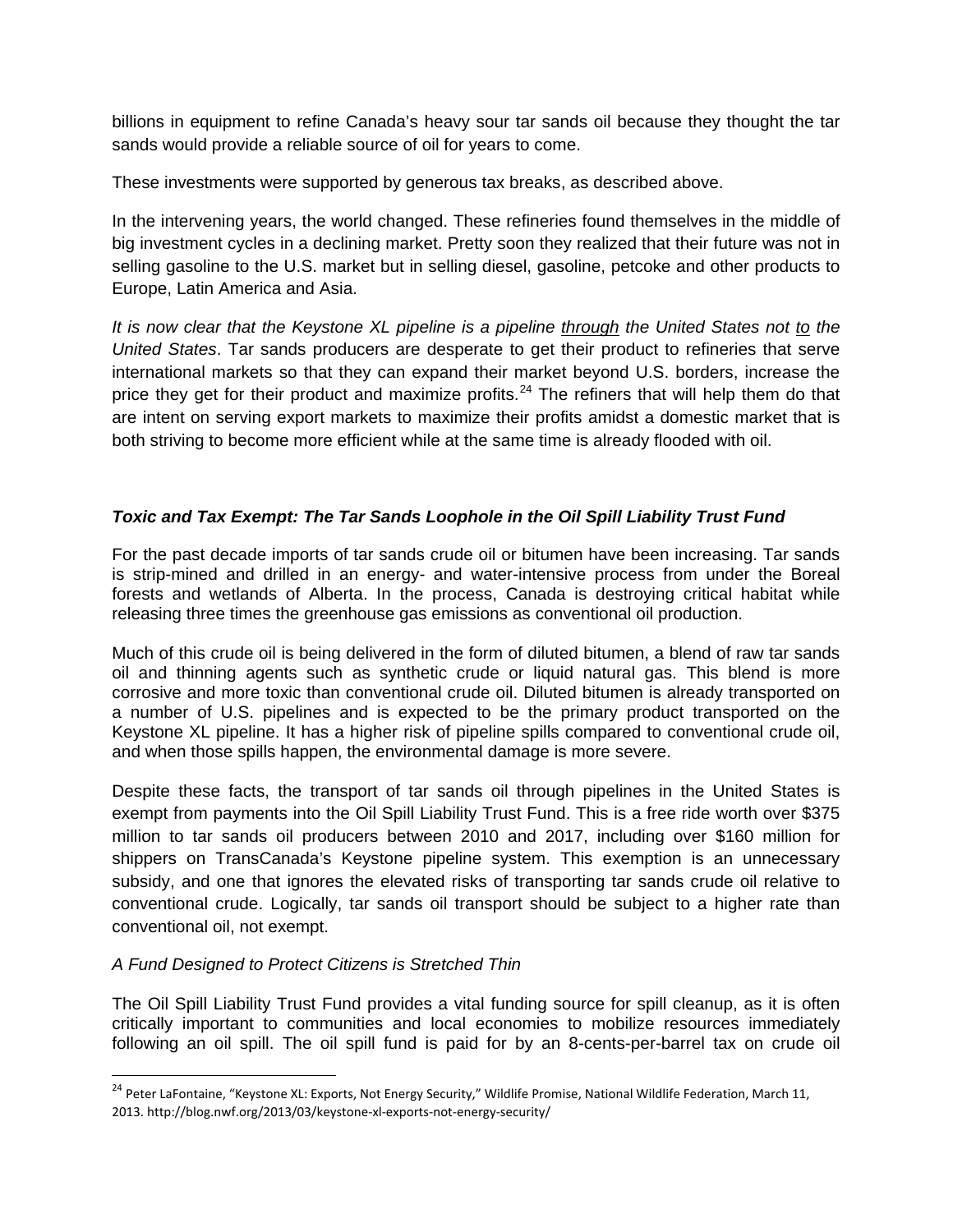produced in, or imported into, the United States. The fund is meant to provide a spill response capability of \$2 billion, with up to half of that applicable to any single spill. A lack of revenue combined with expensive spills – the BP Gulf of Mexico spill in 2010 and the Michigan tar sands pipeline spill also in 2010, for example – has stretched the fund to its limits. In 2012, the oil spill trust fund's unobligated cash was about \$130 million, just 6.5 percent of its stated revenue  $q$ oal. $^{25}$  $^{25}$  $^{25}$ 

### *An Irrational Tar Sands Exemption*

Neither Congress nor the Internal Revenue Service (IRS) considers tar sands-derived oil as "crude oil."[26](#page-6-1) In a January 2011 memorandum, the IRS determined that to generate revenues for the oil spill trust fund, Congress only intended to tax conventional crude – not tar sands or other unconventional oils.<sup>[27](#page-6-2)</sup> This exemption remains even though the United States moves billions of gallons of tar sands oil through its pipeline system every year. The trust fund is liable for tar sands oil spill cleanups without collecting any revenue from tar sands transport. If the fund goes broke, the American taxpayer foots the cleanup bill.

### *A \$375 Million Subsidy for the Tar Sands Industry*

Our calculations<sup>[28](#page-6-3)</sup> show that this irrational exemption for tar sands oil saved tar sands producers over \$36 million in 2011. By 2017 this could amount to over \$375 million.

#### (See Table 2)

These figures were reached by examining several sets of data: the 8-cents-per-barrel tax rate through 2016, the 9-cents-per-barrel tax in 2017, tar sands production forecasts<sup>[29](#page-6-4)</sup>, forecasts for the consumption of tar sands oil in Canadian refineries<sup>[30](#page-6-5)</sup> and TransCanada's system capacity figures.[31](#page-6-6) All tar sands oil not consumed in Canada's western provinces is either exported to the United States or passes through the U.S. on its way to Ontario.

#### *More Tar Sands Spills Pose Unique Risks to Public*

An increasing amount of diluted bitumen is transported through U.S. pipelines. In 2000, the United States imported about 220,000 barrels of diluted bitumen per day from Canada.<sup>[32](#page-6-7)</sup> Bv

<span id="page-6-0"></span><sup>&</sup>lt;sup>25</sup> Office of Management and Budget, "Balances for Budget Authority: Budget for Fiscal Year 2012," accessed February 16,<br>2012. http://www.whitehouse.gov/sites/default/files/omb/budget/fy2012/assets/balances.pdf

<span id="page-6-1"></span><sup>&</sup>lt;sup>26</sup> U.S. Internal Revenue Service, "National Office Technical Advice Memorandum Number 201120019: Whether tar sands imported into the United States are subject to the excise tax on petroleum imposed by § 4611 of the Internal Revenue Code (Code)," January 12, 2011.<br><sup>27</sup> Ibid.<br><sup>28</sup> Earth Track and Oil Change International. "Refinery subsidies linked to the Keystone XL tar sands pipeline,"

<span id="page-6-3"></span><span id="page-6-2"></span>February 7, 2012. http://priceofoil.org/wp-content/uploads/2012/02/Refinery-Expensing\_OCI.ET\_.pdf<br><sup>29</sup> Canadian Association of Petroleum Producers, "Crude Oil: Forecasts, Markets & Pipelines," June 2011.<br><sup>30</sup> 2010 and 2011

<span id="page-6-4"></span>

<span id="page-6-5"></span>February 2012, vol. 67 no.2. and forecasts based on: Canadian National Energy Board, "Canada's Energy Future: Energy Supply

<span id="page-6-6"></span>and Demand Projections to 2035," Appendices, Table A3.3 Refinery Feedstocks and Sources, Canada.<br><sup>31</sup> Figures based on full capacity of Keystone pipeline system from commissioning of Keystone 1 in 2010 through to the end 2017, when the current mandate for collecting the per barrel fee expires. We assume Keystone XL is commissioned in January 2015 and quickly ramps up to full capacity. We assume all liquids transported in the Keystone system derive from unconventional sources that are exempt. Actual exempt flows maybe less.

<span id="page-6-7"></span> $32$  Canada National Energy Board Statistics sent in direct communication, May 9, 2012.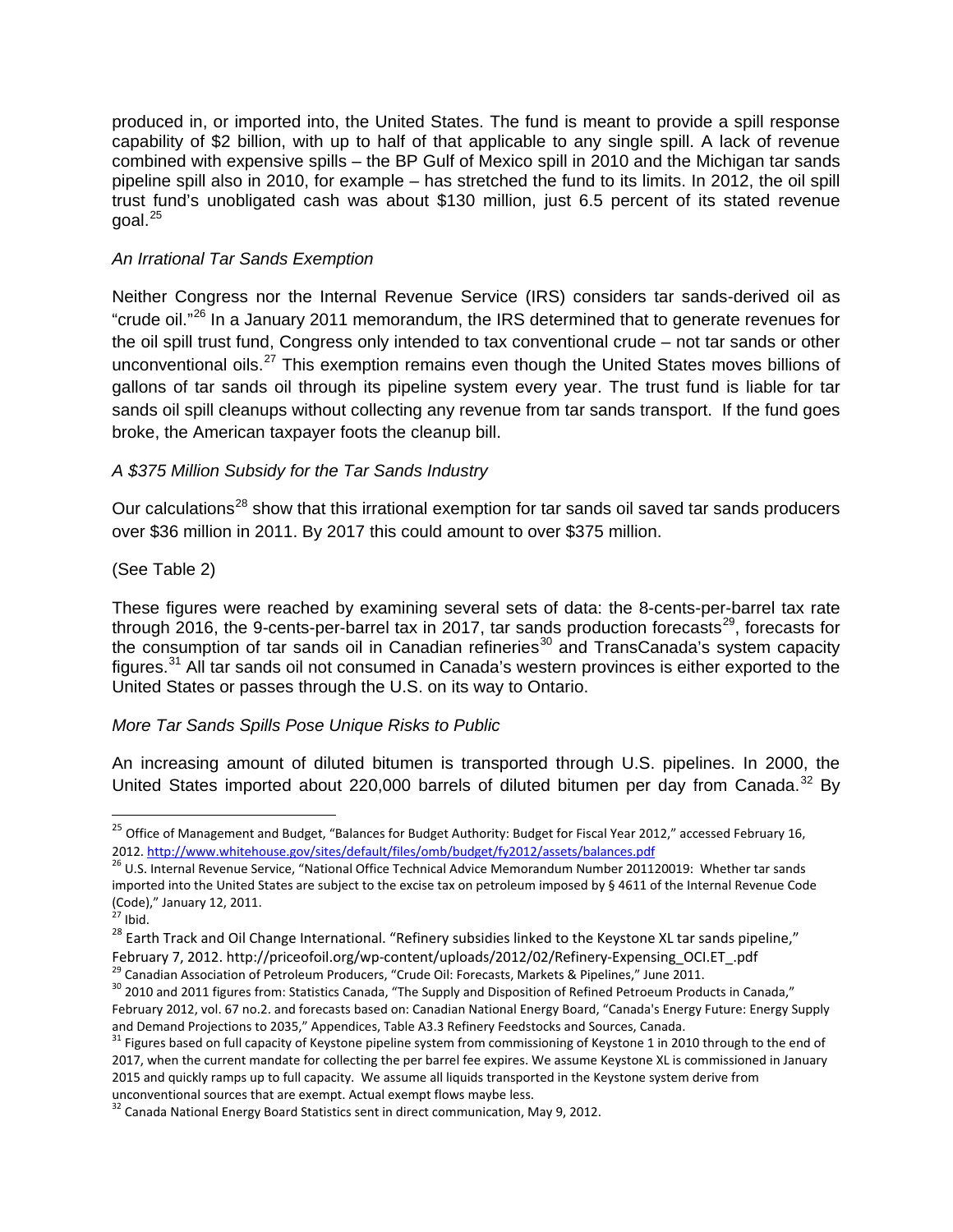2011, that number had jumped to over 650,000 barrels per day.<sup>[33](#page-7-0)</sup> By 2020, there could be over 1.7 million barrels of diluted bitumen moving through the United States in pipelines every day.<sup>[34](#page-7-1)</sup>

When spills inevitably occur, diluted bitumen poses unique hazards for several reasons. Diluted bitumen contains higher concentrations of hazardous materials and toxins compared to conventional crude. It is also more abrasive and more corrosive. Diluted bitumen needs to be transported under high pressures and temperatures, which means a small rupture can quickly produce a large spill. Furthermore, when a spill occurs it often takes longer to detect due to gas bubbles that can form in the pipeline.

When a conventional oil spill occurs near water, crude oil floats and can be skimmed from the surface. While diluted bitumen is also lighter than water, the thinning agents quickly evaporate when exposed to air. This leaves behind just the heavy bitumen, which sinks beneath the surface. This was the case with a spill near the Kalamazoo River in Michigan in 2010.

(See Figure 3)

## *The Kalamazoo River Spill: a Test Case for Tar Sands Pipelines[35](#page-7-2)*

In the summer of 2010, Enbridge pipeline 6B carrying tar sands oil to refineries in Sarnia, Ontario, ruptured, spilling about 1 million gallons of tar sands oil into an open field near Marshall, Michigan. The oil soon flowed into Talmadge Creek and eventually reached the Kalamazoo River. From there it traveled 40 miles downstream to Morrow Lake. This is the largest tar sands spill in U.S. history.

Despite multiple alarms and warning signals, operators did not shut down the 30-inch diameter pipeline until almost 12 hours after the spill began. It took an additional six hours to identify the spill's location.

The Kalamazoo case shows how difficult a tar sands spill cleanup can be. As the oil flowed down the Kalamazoo River, the diluents separated from the heavier bitumen, which sank. As of February 2012, bitumen remains submerged in multiple locations, and the river remains closed. Officials have acknowledged that some bitumen will remain on the riverbed indefinitely. The cause of the spill is still unknown. At a cost of \$725 million – more than \$36,000 per barrel -- it is

<span id="page-7-0"></span> $33$  Canada National Energy Board, "Estimated Canadian Crude Oil Exports by Type and Destination," accessed May 4, 2012. [http://www.neb-one.gc.ca/clfsi/rnrgynfmtn/sttstc/crdlndptrlmprdct/2011/stmtdcndncrdlxprttpdstnt2011\\_q3.xls](http://www.neb-one.gc.ca/clfsi/rnrgynfmtn/sttstc/crdlndptrlmprdct/2011/stmtdcndncrdlxprttpdstnt2011_q3.xls)

<span id="page-7-1"></span><sup>&</sup>lt;sup>34</sup> Energy Resources Conservation Board, "Alberta's Energy Reserves 2010 and Supply/Demand Outlook 2011-2020," accessed<br>May 4, 2012. http://www.ercb.ca/docs/products/STs/st98 current.pdf

<span id="page-7-2"></span><sup>&</sup>lt;sup>35</sup> Natural Resources Defense Council, "Tar Sands Pipelines Safety Risks," February 2011. <http://www.nrdc.org/energy/files/tarsandssafetyrisks.pdf>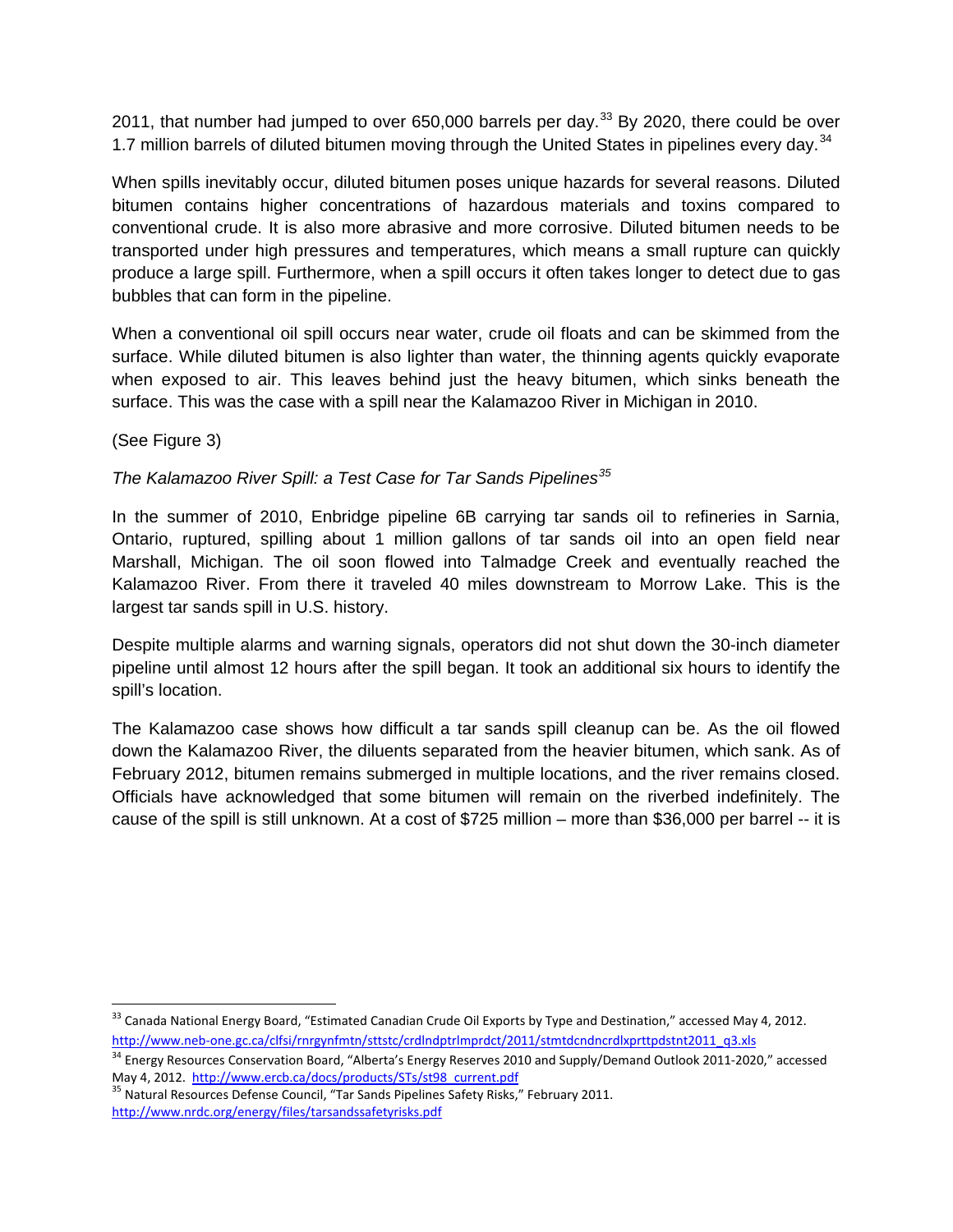the most expensive pipeline accident on record.<sup>[36](#page-8-0)</sup> By comparison, over the last decade conventional crude oil pipeline spills have cost less than \$2,000 a barrel.<sup>[37](#page-8-1)</sup>

### *Tar Sands May Increase Pipeline Spill Frequency[38](#page-8-2)*

North Dakota, Minnesota, Wisconsin, and Michigan have the longest history of transporting tar sands crude oil in the United States. Between 2007 and 2010, pipelines in these states spilled three times more oil per mile than the national average for conventional crude.

Pipeline companies claim newer tar sands pipelines are built with bigger safety margins. However, since TransCanada's Keystone 1 tar sands pipeline began operation in June 2010, at least 35 spills have occurred in the United States and Canada. In its first year, the U.S. section of Keystone 1 had a spill frequency 100 times greater than TransCanada's forecast. In June 2011, federal pipeline safety regulators determined Keystone 1 was a hazard to public safety, and issued it a Corrective Action Order. In truth, tar sands is not just flowing on new pipelines in the United States, but also on an older system not built with the additional rigors of diluted bitumen in mind such as the Enbridge system that broke in Michigan.

#### *Close the Loophole, Tax Tar Sands Appropriately*

Given the evidence of the heightened risks and costs of transporting tar sands oil via pipeline across the United States, an exemption from contributing to the Oil Spill Liability Trust Fund is an irrational and potentially dangerous subsidy to the oil industry. The tar sands exemption should be lifted for all transports of tar sands oil within the United States.

In addition, a tar sands-specific rate should be levied that takes into account the heightened risks of transporting tar sands oil through pipelines.

The Keystone XL tar sands pipeline threatens United States efforts to reduce our carbon emissions, threatens communities and sensitive water resources, and increases refinery emissions in the Gulf Coast in order to provide tar sands producers a means of exporting their product on the international market. This tradeoff is not in the nation's interest. TransCanada's application to build the Keystone XL pipeline should be rejected, as should H.R. 3.

<span id="page-8-0"></span> $36$  Enbridge Website, "Frequently Asked Questions," accessed February 1, 2012.

[http://response.enbridgeus.com/response/main.aspx?id=12783#Cost;](http://response.enbridgeus.com/response/main.aspx?id=12783##Cost) Enbridge, "Report by Enbridge Energy Partners, L.P., to U.S. Securities and Exchange Commission," August 17, 2010,

<http://www.sec.gov/Archives/edgar/data/880285/000119312510191370/d8k.htm>

<span id="page-8-1"></span><sup>&</sup>lt;sup>37</sup> Since 2002, U.S. pipelines have spilled 440,000 barrels of crude oil, causing \$849 million in property damage. The Enbridge tar sands spill in Kalamazoo involved 20,100 barrels of crude, costing \$725 million in damages. That accounts for \$36,100 per barrel of tar sands compared to \$1,930 per barrel of conventional crude. PHMSA, "Distribution, Transmission, and Liquid Accident and Incident Data, Crude oil pipeline spills data, January 2002-present," accessed March 27, 2012.

[http://phmsa.dot.gov/portal/site/PHMSA/menuitem.ebdc7a8a7e39f2e55cf2031050248a0c/?vgnextoid=fdd2dfa122a1d110Vgn](http://phmsa.dot.gov/portal/site/PHMSA/menuitem.ebdc7a8a7e39f2e55cf2031050248a0c/?vgnextoid=fdd2dfa122a1d110VgnVCM1000009ed07898RCRD&vgnextchannel=3430fb649a2dc110VgnVCM1000009ed07898RCRD&vgnextfmt=print) [VCM1000009ed07898RCRD&vgnextchannel=3430fb649a2dc110VgnVCM1000009ed07898RCRD&vgnextfmt=print](http://phmsa.dot.gov/portal/site/PHMSA/menuitem.ebdc7a8a7e39f2e55cf2031050248a0c/?vgnextoid=fdd2dfa122a1d110VgnVCM1000009ed07898RCRD&vgnextchannel=3430fb649a2dc110VgnVCM1000009ed07898RCRD&vgnextfmt=print)

<span id="page-8-2"></span><sup>&</sup>lt;sup>38</sup> Cornell University Global Labor Institute, "The impact of tar sands pipeline spills on employment and the economy," March 2012[, http://www.ilr.cornell.edu/globallaborinstitute/research/upload/GLI\\_Impact-of-Tar-Sands-Pipeline-Spills.pdf](http://www.ilr.cornell.edu/globallaborinstitute/research/upload/GLI_Impact-of-Tar-Sands-Pipeline-Spills.pdf)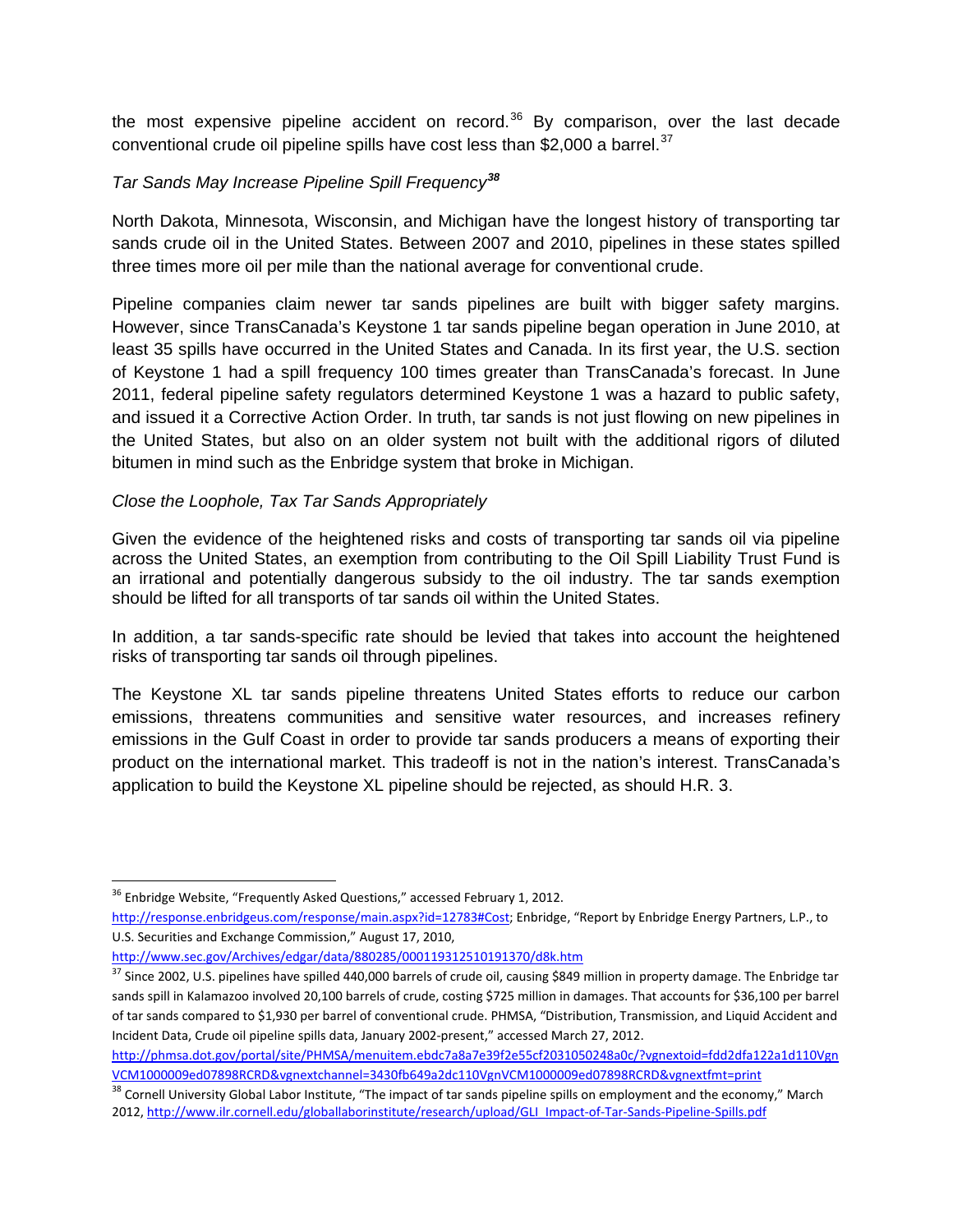#### **Tables and Figures**

Table 1:

### **Production and Export Data for Texas Gulf Coast Refineries**

| <b>Product</b>                     |              | <b>Production</b><br>barrels per day | <b>Exports</b><br>barrels per day | Percentage<br>Οl<br>production exported |
|------------------------------------|--------------|--------------------------------------|-----------------------------------|-----------------------------------------|
| <b>Finished</b><br><b>Gasoline</b> | <b>Motor</b> | 464,000                              | 278,200                           | 60%                                     |
| <b>Diesel</b>                      |              | 1,164,000                            | 485,800                           | 41.7%                                   |
| <b>Petcoke</b>                     |              | 196,000                              | 186,800                           | 95.3%                                   |

Figure 1:



#### Figure 2: